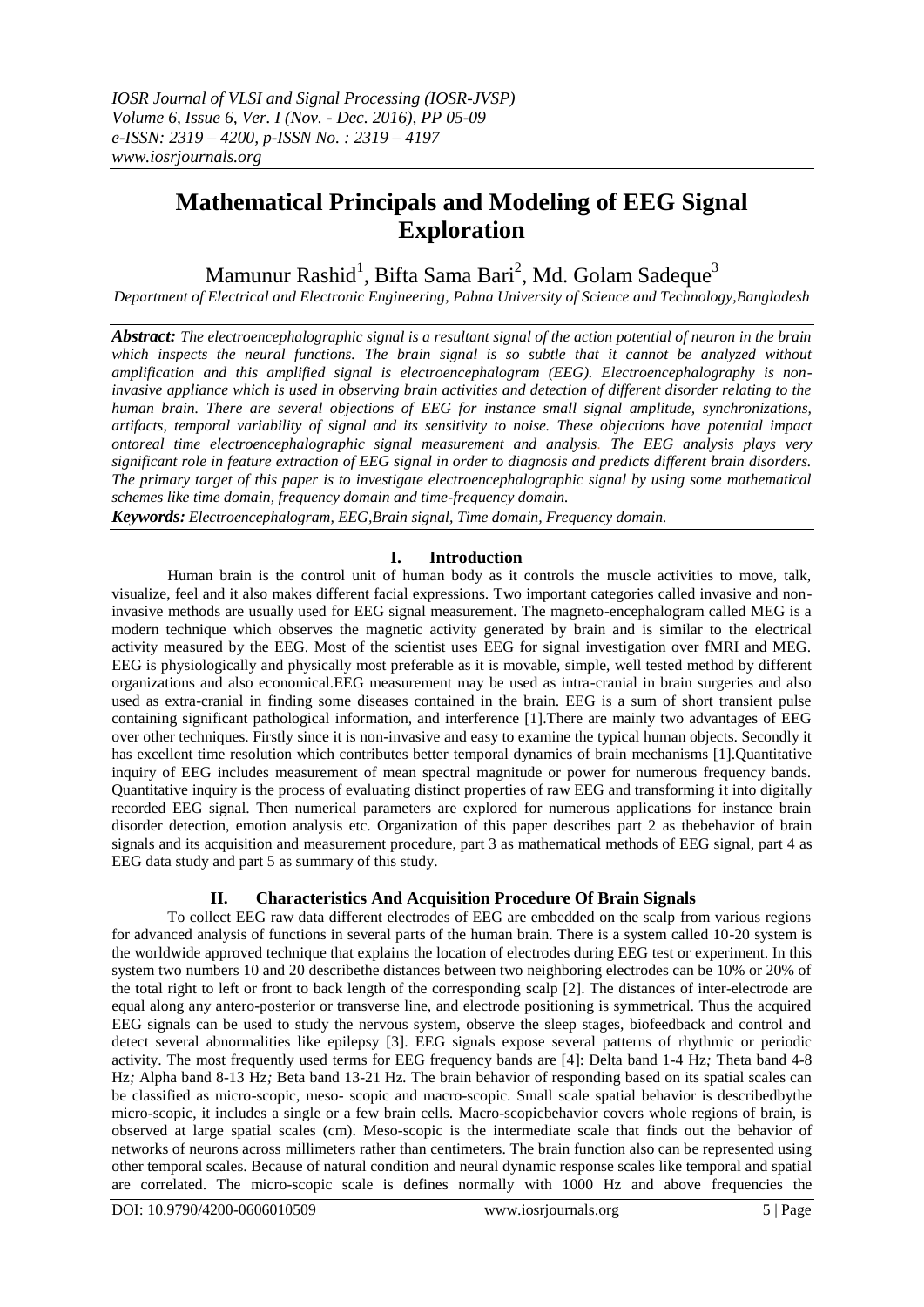mechanismsare very fast in brain single neurons.Besides the meso-scopic scales are defined with frequencies between 10-1000Hz and the macro-scopic level is defined with frequencies in the range of 1-100Hz. The system of measurement of brain can be expressed with simple model as shown in Fig. (1), it comprises of electrode signals as a input to the system. After some delay those input signals are integrated together and then they are applied to EEG measurement and recording system.



**Fig. (1)** Measurement and Recording of Brain Signal.

After being filtered and amplified, the signals of EEG are transformed to digital output.EEG has well temporal resolution and it helps to study the quick electrical activity changing but bad spatial resolution because of limited electrodes, their localization and properties of the head.The EEG is generated by potentials in hundred billions of brain neurons and gives the measurements of temporal distribution of the electrical activity which occurs in several sections of head. In the process of EEG signals measurement and recording, synchronization amongst the channels and artifact are some of the challenges. MahdiJalili, ElhamBarzegaran, and Maria G. Knyazeva [5] inspects the state of art in multivariate synchronization analysis and compare several synchronization measures that is applied to the time series gained by numerical simulation and to real EEG.

## *2.1 EEG types based on electrodes placement:*

## **2.1.1Scalp EEG:**

Various electrodes Placing on scalp evenly assists to record brain activity. Maximum 256 electrodes can be placed,localized and synchronized on scalp. This brain signal goes through different layers such as cerebrospinal fluid, skull and scalp. A typical adult human EEG signal is about 10  $\mu$ V to 100  $\mu$ V in amplitude when measured from the scalp and is about 10–20 mV when measured from subdural electrodes. This method is cheap and easy and provides enough information.

## **2.1.2Intra-cranial EEG:**

EEG is recorded by placing electrodes on cortex and it is called cortical electrodes, which normally run through the sub cortical systems. The intra-cranial EEG measures small spatial scales but uses the principles of macro-scopic or meso-scopic[6]. This records on intra-cranial are used to various pre-surgical tests.

## *2.2 Artifacts in electroencephalogram signals observation:*

Because of low amplitude of electroencephalogram signals, these signals are affected by outside sources. These "artifacts," innate of scalp EEG recordings, are generated by head movements, electrocardiogram, and muscle activity. Artifacts are unavoidable electrical signals observed during scalp recording and originated from noncerebral origin. These are because of some extrinsic source like electromagnetic interference and improper electrode-scalp junction or some biological sources such as eye blinks, eye motions and extraocular muscle activity, chewing, muscle movement of scalp and heart beats also.There are different existing strategies, which reduce artifacts, they are

- 1. Ignoring: Few features of extraction methods regards artifacts effect is negligible.
- 2. Rejecting: EEG channels which measure impact of artifacts are rejected from future analysis.
- 3. Removing: Artifacts are filtered from actual EEG signals and true signals are passed to measure and analysis. Loss of data due to elimination is much less.
- 4. Training: Training based mechanism is developed to identify some common artifacts and their removal. Essential point is that artifacts generally limit the length of EEG signal recordings that can be thought as immobile. The parts in which the principal quality of the signal, as its mean and power spectrum does not change if ascribed as stationary. It is true that the relatively less duration of stationary EEG recordings is a great challenge for study. Hartmann, Schindler, Gebbink, Gritschand Kluge [7] proposes artifact removal algorithm which removes artifacts from EEGs and improves the readable quality of EEGs impaired by artifacts.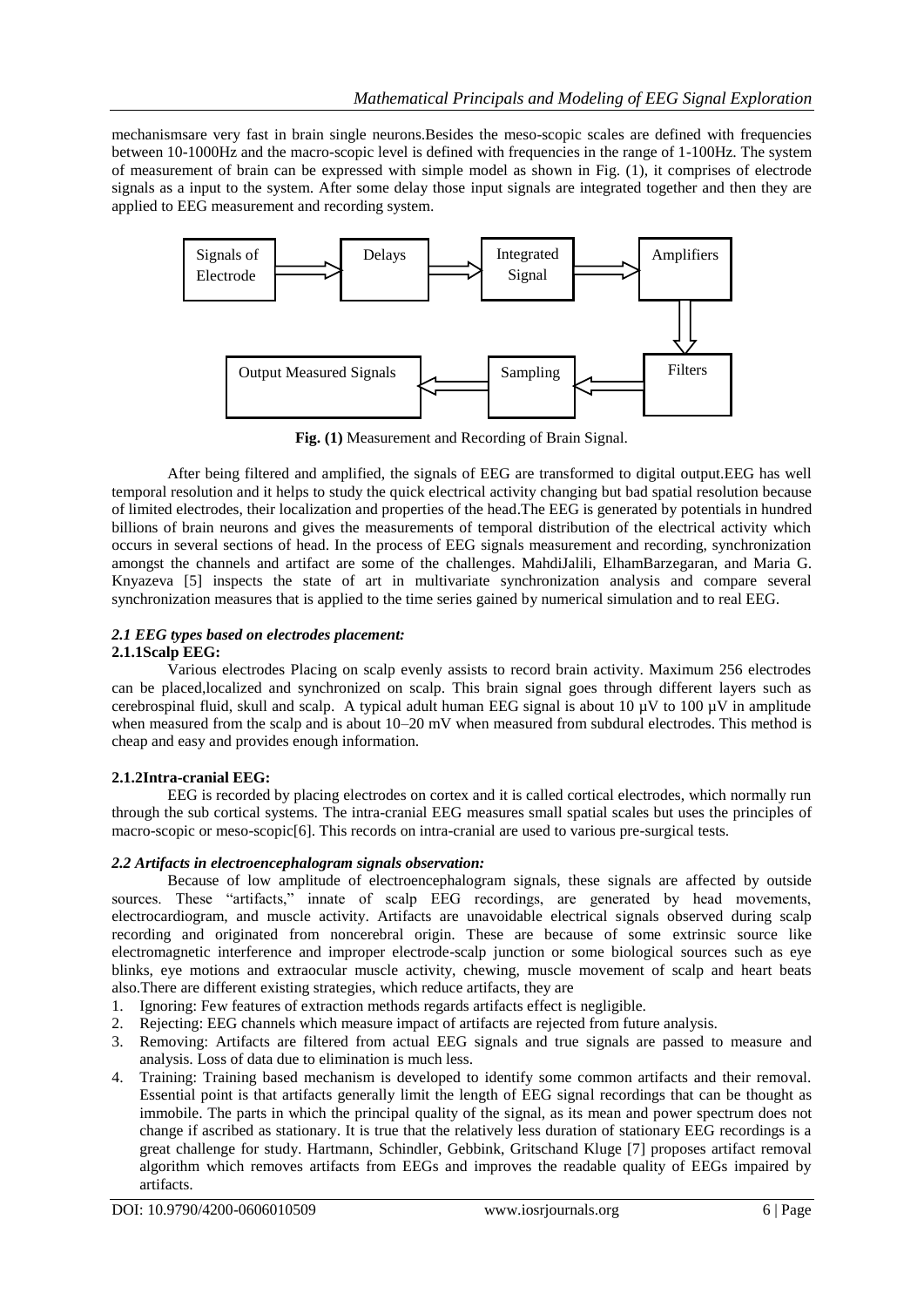#### **III. Mathematical Principles of EEG**

Mathematical principle provides static and changing characteristics of electroencephalographic signal with different specifications. Basically EEG signal supports all the features of continuous time signal. Temporal features may be found from EEG signals over regions described by different channels for continuous time  $t$ . If the raw EEG signal over the continuous time  $t$  is sampled with time interval of  $T$ , it may be closed to digital EEG as;

 $X[n] = X(nT);$   $n = 1,2,3 \ldots \ldots (1)$ Here  $X[n]$  is the discrete time signal that is sampled at time intervals oft, where  $t = T, 2T, \ldots, nT$ . Moreover  $X[n]$  is measured from the single channel behaviour of the brain. Mathematically the summation of the real signal and the noise signal is the resultant behavior;

 $X[n] = X(nT) + \eta(nT);$   $n = 1, 2, 3 \dots \dots (2)$ Where  $X(nT)$  represents the real signal at  $t = nT$  and  $\eta(nT)$  represents the noise signal at this time. However  $X(nT) \approx X[n]$  if  $\eta(nT)$  is so small. The real signals can be detached from the raw EEG data through proper filtering. Jun Lu, KanXie, and Dennis J. McFarland [8] proposed Adaptive Spatio-Temporal Filtering method to avoid these noisy characteristics of EEG signal. It also optimizes temporal information more accurately in lower dimensional spaces.

#### **IV. EEG Data Exploration**

It is very difficult to explore EEG data because the volume-conducted EEG experiences from a low spatial resolution, such that the signal collected from each individual channel is an amalgamation of attenuated exercises from more than one brain region, and it frequently suffers interference from various artifacts for instance cardiac, muscular, and ocular. In order to find out these difficulties, it is essential to augment the signalto-noise ratio (SNR) and also detach the overlapping exercises through proper filtering [9].Multiple electrodes of EEG simultaneously records coordinated brain exercises at multiple sites on the skull at millisecond temporal resolution, which is valuable for cognitive and neural science studies and for clinical purposes [10].

#### *4.1 Time domain analysis of EEG signal:*

When a distinct signal is evaluated over a certain range of measurement and it's components are described by time then it is called time domain analysis. In this analysis, Analyzed components are signal amplitude |X[n]|, signal power |X[n]|<sup>2</sup>, and periodicity of signal. If  $\mu_x[k]$  is the mean of sequence X[n] of length N starting at time K,  $X[n]$  is original signal with its energy  $|X[n]|$ , and  $|X[n]|^2$ it's power than the mean behavior of x[n] signal is estimated as;

$$
\mu_X[K] = \frac{1}{N} \sum_{n=K+1}^{K+N} X[n] \tag{3}
$$

In order to know how much the signal is regular and spread over window, it is necessary to familiarize with the variance of a signal X[n]which is a deviation of average and its mean. If  $\sigma_X^2[K]$  is the variance of a sequence  $X[n]$ of length N and  $\mu_X[k]$  is the mean then the variance of  $X[n]$ may be estimated by the equation below;

$$
\sigma_X^2[K] = \frac{1}{N-1} \sum_{n=K+1}^{K+N} (X[n] - \mu_X[k])^2
$$
 (4)

Since EEG signal is non-stationary it influences  $\mu_x[k]$  greatly instead of variance variability should be estimated. A statistic of total variation for window may be calculated as;

$$
v_{y}[K] = \frac{1}{N-1} \frac{\sum_{n=K+2}^{K+N} |X[n]-X[n-1]|}{\max_{X[k]} - \min_{X[K]}} \tag{5}
$$

It is defined only for non-stationary signals  $x[n]$  with maximum value  $max_X[k]$  and minimum value  $min<sub>x</sub>[k]$  over the window as;

$$
max_{X[K]} = \max[\mathbb{E}[X[n])
$$
  
\n
$$
min_{X[K]} = \min[\mathbb{E}[X[n])
$$
  
\nWhere  $K + 1 \le n \le K + N$  (6)

However average, variance and variability estimate variations in EEG signal over time with window length of N. Excellent temporal resolution and short affairs in signal can be analyzed by short window size and longtimebehavior can be calculated by long window.Repeatability and periodicity of signal can be explored very fairly through auto-correlation function. In case of real signal x[n] this function can be calculated over the range from 0 to.N. Time domain analysis also estimates about the synchronization of various EEG signals measured from various electrodes. A measure of synchronicity gives an idea of how similar signals are to each other. Various methods exist for calculating synchronicity, one of the basic methods is calculating cross correlation between multiple signals. Such as linear cross correlation of two different EEG signal over the same window length $X_1[n]$  and  $X_2[n]$ define synchronization of these two signals. Thus time domain analysis features are amplitude, variability, regularity and synchronicity.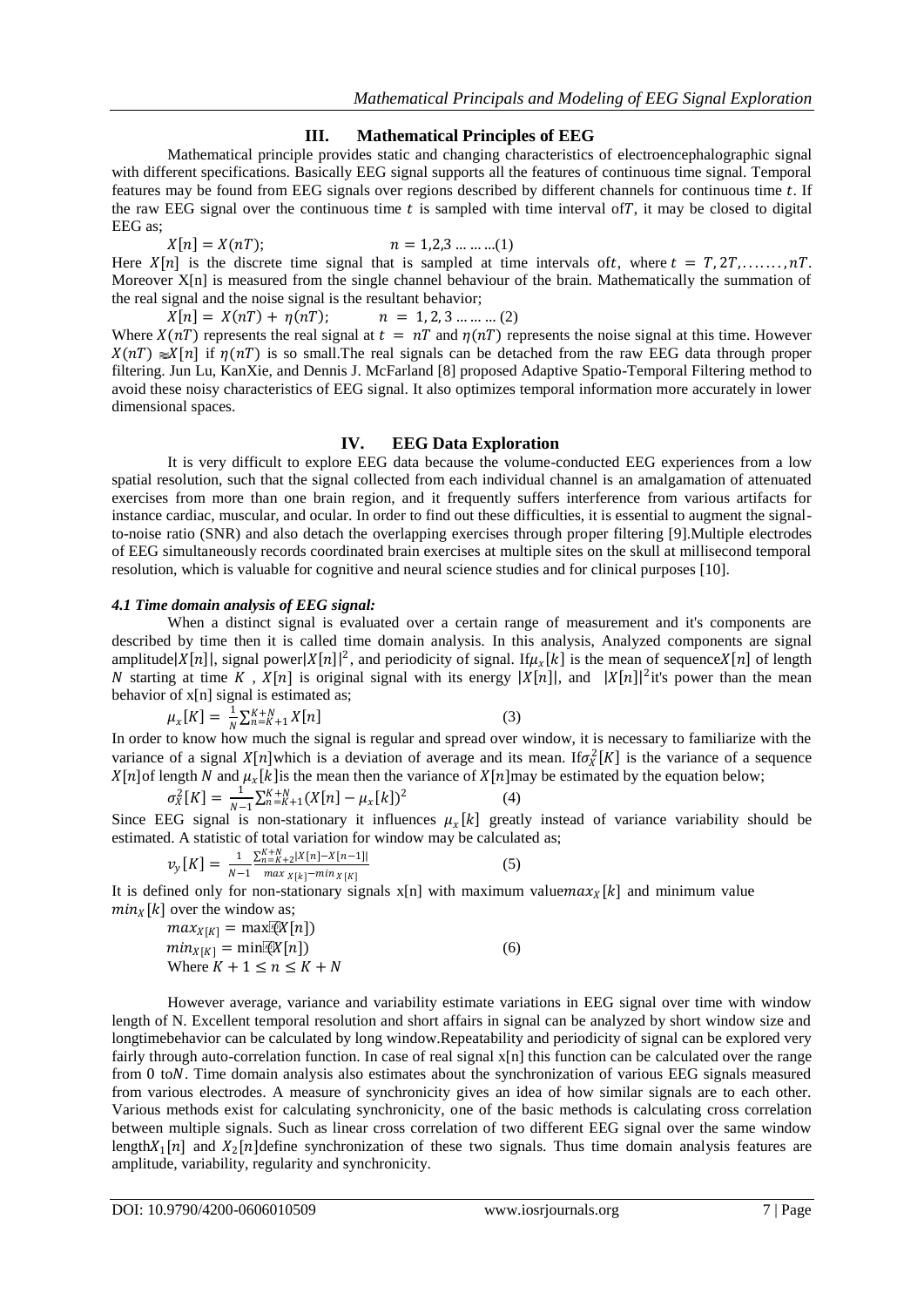#### *4.2 Frequency domain analysis of EEG signal:*

Frequency is the measure of occurrence of the events in specified time as EEG is non-stationary signal comprises of events at different frequencies. If a signal is represented in its frequency component and estimates all related features in frequency then it is known as frequency domain analysis. Here time domain signal is first transform to frequency domain with Fourier transform. For discrete-time, finite time domain signals the fast Fourier transform of signal  $X[n]$  for  $n = k + 1; k + 2; \ldots, k + N$  is given by;

$$
FFT[\omega, k] = \sum_{n=1}^{N} X[n+k] e^{-i\omega n}, = \frac{2\pi m}{N}
$$
 (7)

Where  $\omega = 0$  to  $2\pi$  and  $m = 0,1,2,...,...$   $N-1$ . The value of the FFT at each  $\omega$  represents the relative contribution of events that occur at that frequency to  $x[n]$ . To scale correct frequency range in Hz,  $\omega$ is convertedto  $\omega = \frac{2\pi f}{r}$  $\frac{n_f}{F_s}$ , where *Fs* is the sampling rate of the data and *f* is the frequency in Hz between *Fs* / 2 and Fs as per Nyquist rate. Power contributed to overall signaly [n] by single frequency component is defined with normalized power spectral density (PSD) over, which is given as;

$$
PSD\left[\omega,k\right] = \left| FFT[\omega,k] \right|^2 \tag{8}
$$

PSD analysis is a tool helps to define the static and dynamic properties of the EEG and these static and dynamic properties describespatio temporal behavior of EEG signal. Signal power for different events at their frequency can be calculated by power spectral density.Thus Time domain and frequency domain representations contain exactly the same information, but the features accentuated in each domain differ.

#### *4.3 Time frequency analysis of EEG signal:*

Time domain analysis is not able to give sufficient frequency content information which is required for classifying EEG signal. Analysis of Frequency domain can provide temporal information but only after windowing the function. To acquire optimal result, window size should be perfectly estimated. Time frequency resolves both of these problems and recent research refers wavelet analysis is the best method for time frequency analysis.

A wavelet  $\psi$  [n] is a function defines as;

 $\sum_{-\infty}^{\infty} \psi[n] = 0$  (9) And power is defined as;  $\sum_{-\infty}^{\infty} |\psi[n]|^2=0$  $\int_{-\infty}^{\infty} |\psi[n]|^2 = 0$  (10) If wavelet function is scaled by  $\alpha$  and shifted (or translated) by  $b$  then;  $\psi_{ab}[n] = \frac{1}{\sqrt{a}}$  $\frac{1}{\sqrt{a}}\psi\left[\frac{n-b}{a}\right]$  $(11)$ 

 $\alpha$ 

When  $a = 1$  and  $b = 0$  then  $\psi_{10}[n]$  is entitled as mother wavelet. With  $0 < a < 1$ , the mother wavelet contracts in time and when  $a > 1$  then  $\psi_{ab}[n]$  stretches in time. The larger the a the longer is wavelet function. Each value of  $\alpha$  represents different scales at which the frequency and temporal content is extracted with various resolutions. Thus time frequency analysis has uncertainty principle as resolution can be high for either temporal or frequency information, but not both. These data analysis process discussed in this part are considered as linear systems whereas the EEG signal contains the property of non-linear system. To analyze this signal with less computation, it is considered as linear signal over small window causes linear approximation.

#### **V. Conclusion**

EEG is a method which is non-invasive to measure the action of brain; it is simple, inexpensive and has a better temporal resolution. The disadvantages of EEG are that ratio of signal to noise is poor, thus demands extensive data analysis, low spatial resolution and large subject-specific database is required.Frequency analysis of the EEG signal extracts quantitative parameters and comparison between the power at various frequency bands and their topological distribution. Time frequency resolution is used in several applications for instance automatic convulsion detection. Thus EEG is most preferable diagnosis tool for analyzing and detecting several brain disorders.

#### **References**

- [1]. Zhang xizheng, Yin ling and Wang weixiong, Wavelet Time-frequency Analysis of Electro-encephalogram (EEG) Processing,*International Journal of Advanced Computer Science and Application,Vol.1, No. 5, pp. 1-6,* 2012.
- [2]. M. Teplan, Fundamentals of EEG Measurement, *Measurement Science Review, vol. 2, pp. 1–11,* 2002.
- [3]. Rangaraj M. Rangayyan,*Biomedical signal analysis, a case-study approach* (John Wiley& Sons, INC 2002).

<sup>[4].</sup> Silvia C. and David B. *EEG classification using generative independent component analysis*(Neurocomputing, 69, pp.769-777, 2006).

<sup>[5].</sup> Jalili, M.; Barzegaran, E.; Knyazeva, M.G., Synchronization of EEG: Bivariate and Multivariate Measures, *Neural Systems and Rehabilitation Engineering, IEEE Transactions on , vol.22, no.2, pp.212-221,* 2014.

<sup>[6].</sup> Amit Ray, James X. Tao, Susan M. Hawes-Ebersole, John S. Ebersole, Localizing value of scalp EEG spikes: A simultaneous scalp and intracranial study, *Clinical Neurophysiology, Volume 118, Issue 1, Pages 69–79*, 2007.